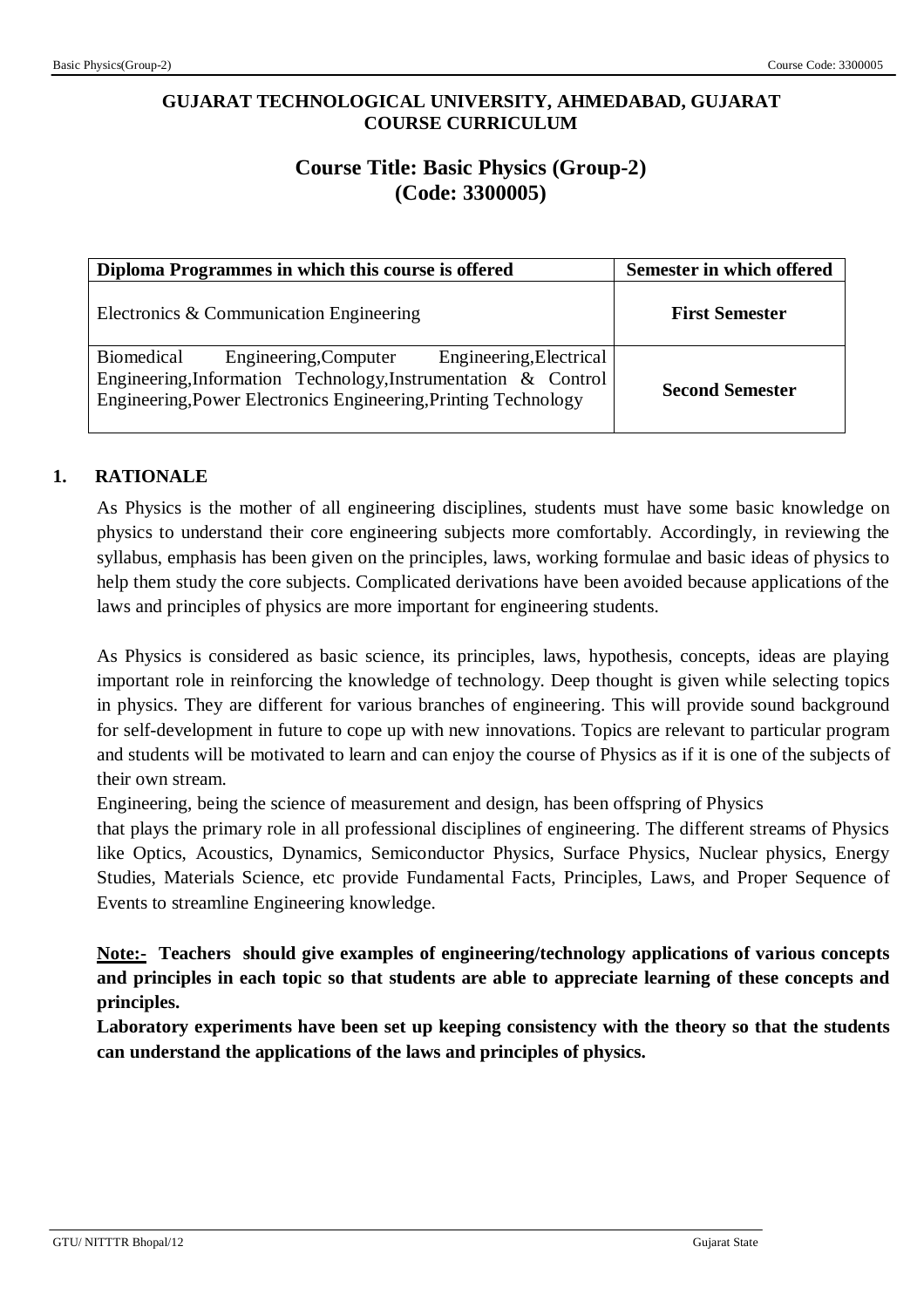# **2. LIST OF COMPETENCIES**

The course content should be taught and implemented with the aim to develop different types of skills leading to the achievement of the following competencies………….

- Select proper measuring instrument on the basis of range, least count & precision required for measurement.
- Analyze properties of material & their use for the selection of material mostly applicable for engineering users..
- Identify good & bad conductors of heat and proper temperature scale for temperature measurement
- Identify, analyze, discriminate and interpret logical sequence of field problems with the study of physics.
- Analyze variation of sound intensity with respect to distance.
- Follow the principles used in the physical properties, its measurement and selections.

|   | <b>Teaching Scheme</b> |   | <b>Total</b>                | <b>Examination Scheme</b> |                     |            |                        |                              |
|---|------------------------|---|-----------------------------|---------------------------|---------------------|------------|------------------------|------------------------------|
|   | (In Hours)             |   | <b>Credits</b><br>$(L+T+P)$ |                           | <b>Theory Marks</b> |            | <b>Practical Marks</b> | <b>Total</b><br><b>Marks</b> |
|   | т                      | P | $\mathcal{C}$               | <b>ESE</b>                | <b>PA</b>           | <b>ESE</b> | PA                     |                              |
| 3 | 0                      | 2 |                             | 70                        | 30                  | 20         | 30                     | 150                          |

# **3. TEACHING AND EXAMINATION SCHEME**

**Legends: L**-Lecture; **T** – Tutorial/Teacher Guided Theory Practice; **P** - Practical; **C** – Credit;  **ESE** - End Semester Examination; **PA** - Progressive Assessment.

# **4. DETAILED COURSE CONTENTS**

| Unit        | <b>Major Learning Outcomes</b> | <b>Topics and Sub-topics</b>                                    |  |  |
|-------------|--------------------------------|-----------------------------------------------------------------|--|--|
| Unit $-I$   | *Explain Physical Quantities   | 1.1 Need of measurement and unit in engineering and science,    |  |  |
|             | and their units.               | definition of unit, requirements of standard unit, systems of   |  |  |
|             | *Measure given dimensions by   | units-CGS, MKS and SI,                                          |  |  |
|             | using appropriate instruments  | fundamental and derived quantities and their units              |  |  |
|             | accurately.                    | 1.2 Least count and range of instrument, least count of vernier |  |  |
|             | *Calculate error in the        | caliper, micrometer screw gauge                                 |  |  |
|             | measurement                    | 1.3 Definition of accuracy, precision and error,                |  |  |
|             | *Solve numerical based on      | estimation of errors - absolute error, relative error           |  |  |
|             | above outcomes                 | and percentage error, rules and identification of               |  |  |
|             |                                | significant figures.                                            |  |  |
|             |                                | (Numerical on above topics)                                     |  |  |
| Unit $-$ II | *State Coulomb's law, Ohm's    | 2.1 Concept of charge, Coulomb's inverse square law, Electric   |  |  |
|             | law and Kirchhoff's law        | field, intensity, potential and potential difference.           |  |  |
|             | *Explain<br>Electric<br>field, | 2.2 Electric current, Ohm's law, laws of series and parallel    |  |  |
|             | potential<br>potential<br>and  | combination of resistance                                       |  |  |
|             | difference                     | 2.3 D.C. circuits, Kirchhoff's law, heating effect & chemical   |  |  |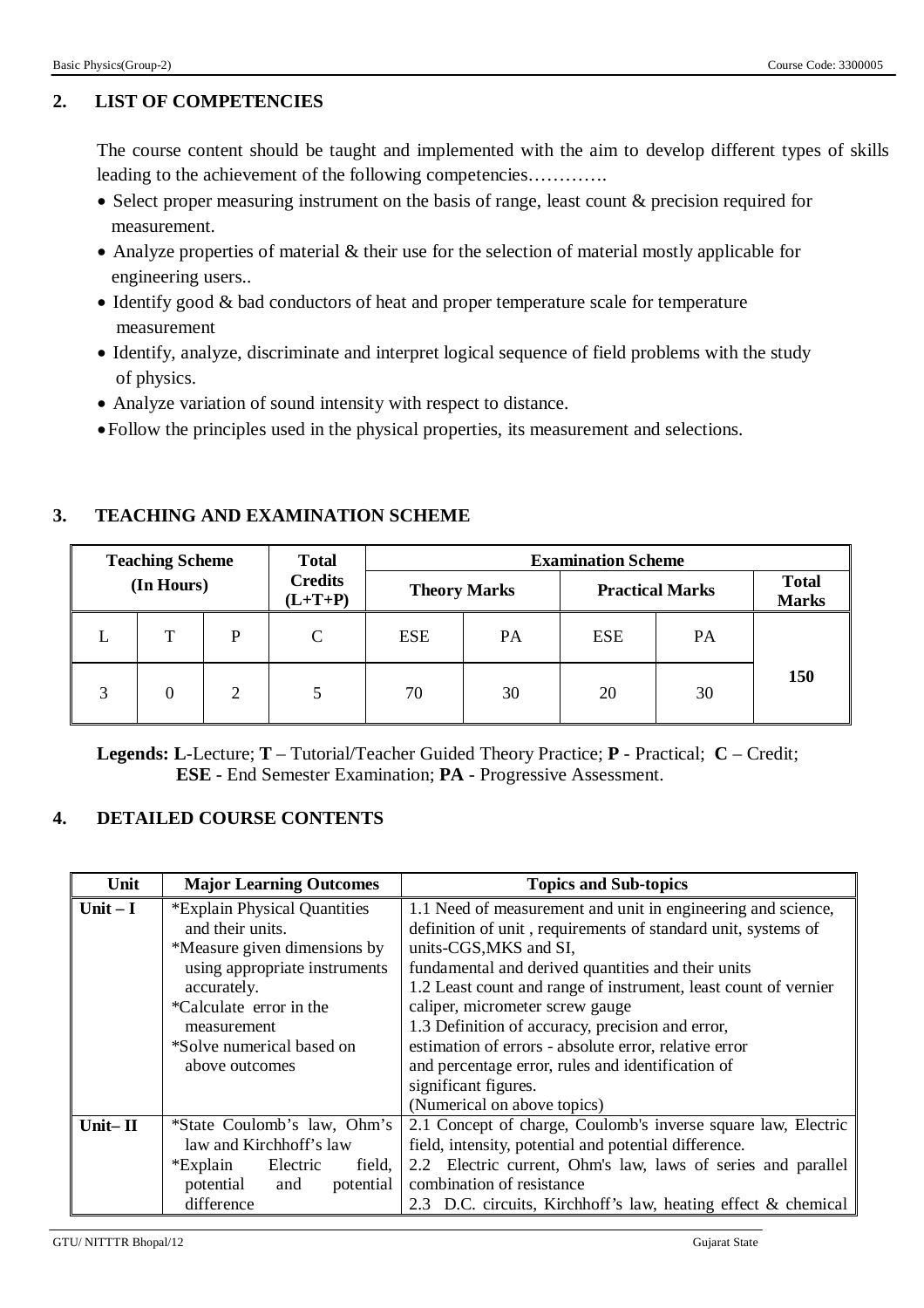| *Define<br>effect of current<br>electric<br>intensity,<br>current, resistance<br>*Apply laws of series<br>(Numericals on above topics)<br>and<br>parallel<br>combination<br>to<br>electrical circuits<br>*Explain heating & chemical |
|--------------------------------------------------------------------------------------------------------------------------------------------------------------------------------------------------------------------------------------|
|                                                                                                                                                                                                                                      |
|                                                                                                                                                                                                                                      |
|                                                                                                                                                                                                                                      |
|                                                                                                                                                                                                                                      |
|                                                                                                                                                                                                                                      |
| effect of current                                                                                                                                                                                                                    |
| *Solve numerical based<br><sub>on</sub>                                                                                                                                                                                              |
| above outcomes                                                                                                                                                                                                                       |
| $\overline{\text{Unit} - \text{III}}$<br>*Define magnetic intensity and                                                                                                                                                              |
| 3.1 Magnetic field and its units, magnetic intensity, magnetic<br>flux and state their units<br>lines of force, magnetic flux and their units                                                                                        |
| *Distinguish between dia, para                                                                                                                                                                                                       |
| and ferro magnetic materials<br>3.2 Dia, Para, Ferro magnetic materials                                                                                                                                                              |
| *Explain electromagnetic                                                                                                                                                                                                             |
| induction and its uses<br>3.3 Electromagnetic Induction, Lenz's law and its Applications,                                                                                                                                            |
| *State lenz's law<br>Alternating current and its waveform<br>*State applications of AC                                                                                                                                               |
| *Define types of materials<br>Unit-IV                                                                                                                                                                                                |
| 4.1 Conductors, Insulators and Semiconductors, Energy bands,<br>based on energy bands                                                                                                                                                |
| intrinsic<br>and<br>extrinsic<br>semiconductors,<br>Temperature<br>*Distinguish between intrinsic                                                                                                                                    |
| dependence of conductivity, Superconductivity<br>and extrinsic semiconductors                                                                                                                                                        |
| *Explain p-n junction diode and<br>4.2 p-n junction diode and its characteristics, Rectifier circuits -                                                                                                                              |
| its characteristics<br>Full wave, half wave and bridge rectifiers (no design)                                                                                                                                                        |
| *State applications of diodes                                                                                                                                                                                                        |
| *state advantages of bridge<br>semiconductor transistor pnp and npn and their<br>4.3                                                                                                                                                 |
| characteristics, transistor operation in CE mode, relation of<br>rectifier over others<br>* Explain types of transistors<br>current gain                                                                                             |
| *Explain characteristics of                                                                                                                                                                                                          |
| 4.4 Introduction to nanotechnology<br>transistors                                                                                                                                                                                    |
| *Explain transistor operation in                                                                                                                                                                                                     |
| CE mode                                                                                                                                                                                                                              |
| *State relation of current gain                                                                                                                                                                                                      |
| * Define nanotechnology and                                                                                                                                                                                                          |
| explain applications                                                                                                                                                                                                                 |
| Unit-V<br>*Explain wave and wave<br>Definition of wave motion, amplitude, period, frequency, and                                                                                                                                     |
| motion with example.<br>wavelength, relation between velocity, frequency and<br>*Distinguish between<br>wavelength, longitudinal and transverse wave, principle of                                                                   |
| longitudinal and transverse<br>superposition of waves, definition of stationary wave, node                                                                                                                                           |
| and antinode, definition of resonance with examples, Formula<br>waves                                                                                                                                                                |
| *Explain propagation of sound<br>for velocity of sound in air                                                                                                                                                                        |
| Properties Of Light, Electromagnetic spectrum, Reflection,<br>in air.                                                                                                                                                                |
| * State properties of light.<br>refraction, snell's law, diffraction, polarization, interference of                                                                                                                                  |
| *Define reflection, refraction<br>light, constructive and destructive interference (Only                                                                                                                                             |
| polarization and diffraction<br>definitions),                                                                                                                                                                                        |
| *Explain physical significance<br>physical significance of refractive index, dispersion of light<br>of refractive index                                                                                                              |
| LASER, Properties of laser, spontaneous and stimulated<br>* Explain dispersion of light<br>emission, population inversion, optical pumping, construction                                                                             |
| *State Properties of laser<br>and working of He-Ne laser, applications of lasers.                                                                                                                                                    |
| *Explain spontaneous and<br>Fibre Optics, Introduction, Total internal reflection, critical                                                                                                                                          |
| stimulated emission, population<br>angle, acceptance angle, Structure of optical fibre, Numerical                                                                                                                                    |
| Aperture, Fiber optic materials, Types of optical fibres,<br>inversion and optical pumping                                                                                                                                           |
| *Explain construction and<br>Applications in communication systems.                                                                                                                                                                  |
| working of He-Ne laser                                                                                                                                                                                                               |
| *State applications of lasers.                                                                                                                                                                                                       |
| * Explain principle & working<br>of optical fibres                                                                                                                                                                                   |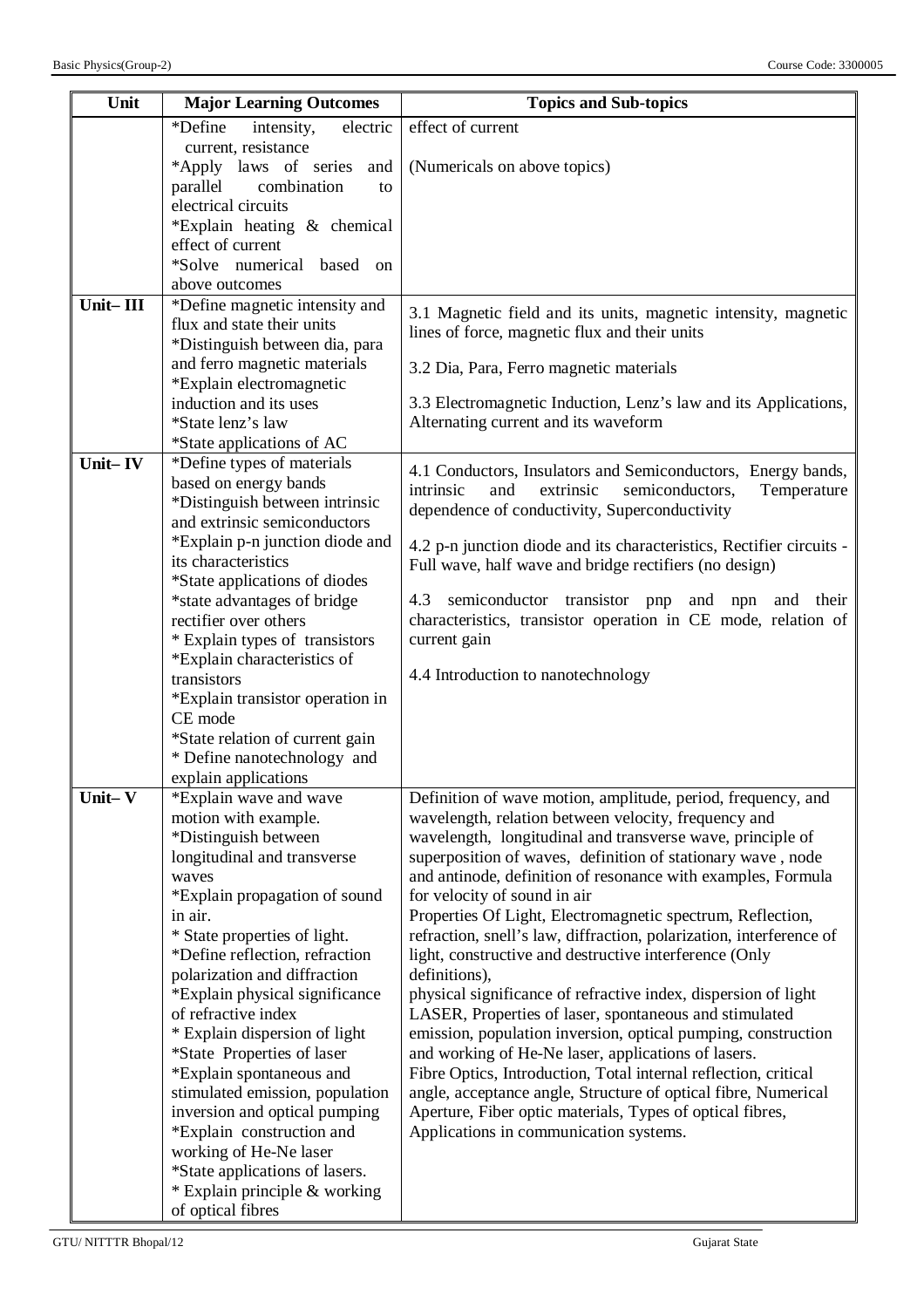| Unit | <b>Major Learning Outcomes</b>                                        | <b>Topics and Sub-topics</b> |
|------|-----------------------------------------------------------------------|------------------------------|
|      | * State applications of optical<br>fibres in communication<br>systems |                              |

# **5. SUGGESTED SPECIFICATION TABLE WITH HOURS & MARKS (THEORY)**

| Unit | <b>Unit Title</b>                                        | <b>Teaching</b> | <b>Distribution of Theory Marks</b> |       |            |              |
|------|----------------------------------------------------------|-----------------|-------------------------------------|-------|------------|--------------|
| No.  |                                                          | <b>Hours</b>    | R<br>Level                          | Level | A<br>Level | <b>Total</b> |
|      | SI Units & Measurements                                  | 05              | 03                                  | 02    | 05         | 10           |
| 2.   | Static & Current Electricity                             | 10              | 05                                  | 05    | 08         | 18           |
| 3.   | Electromagnetism & AC Current                            | 08              | 04                                  | 05    | 03         | 12           |
| 4.   | <b>Semiconductors</b><br>Nano-<br>$\alpha$<br>technology | 10              | 06                                  | 06    | 05         | 17           |
| 5.   | Sound, Laser & Optical Fiber                             | 09              | 04                                  | 06    | 03         | 13           |
|      | <b>Total</b>                                             | 42              | 22                                  | 24    | 24         | 70           |

**Legends:**  $R =$  Remembrance;  $U =$  Understanding;  $A =$  Application and above levels (Revised Bloom's taxonomy)

# **6. SUGGESTED LIST OF EXPERIMENTS**

The experiments should be properly designed and implemented with an attempt to develop different types of skills leading to the achievement of the competency - *………………..*

| S. No.          | Unit No.       | <b>Experiment</b>                                                      |  |  |  |
|-----------------|----------------|------------------------------------------------------------------------|--|--|--|
|                 | $\bf{l}$       | To Measure linear dimensions by vernier caliper and calculate volume   |  |  |  |
| $\overline{2}$  | $\mathbf{1}$   | To Measure linear dimensions by Micrometer screw                       |  |  |  |
| $\overline{3}$  | $\overline{2}$ | To calculate resistance using Ohm's law                                |  |  |  |
| $\overline{4}$  | 2              | To verify law of Resistance in series and parallel                     |  |  |  |
| $5\overline{)}$ | $\overline{2}$ | To find unknown resistance through whetstone bridge                    |  |  |  |
| 6               | 3              | To determine A.C. frequency with the help of sonometer                 |  |  |  |
| $\tau$          | 1,2            | To determine errors in electrical measurements                         |  |  |  |
| 8               | 5              | To determine the divergence of He-Ne laser beam.                       |  |  |  |
| 9               | $\overline{3}$ | To Measure A.C. Power using resistive load                             |  |  |  |
| 10              | 3              | Measurement of Energy                                                  |  |  |  |
| 11              | $\overline{4}$ | To study p-n junction in forward bias                                  |  |  |  |
| 12              | $\overline{4}$ | To calculate SA/V ratio of simple objects to understand nanotechnology |  |  |  |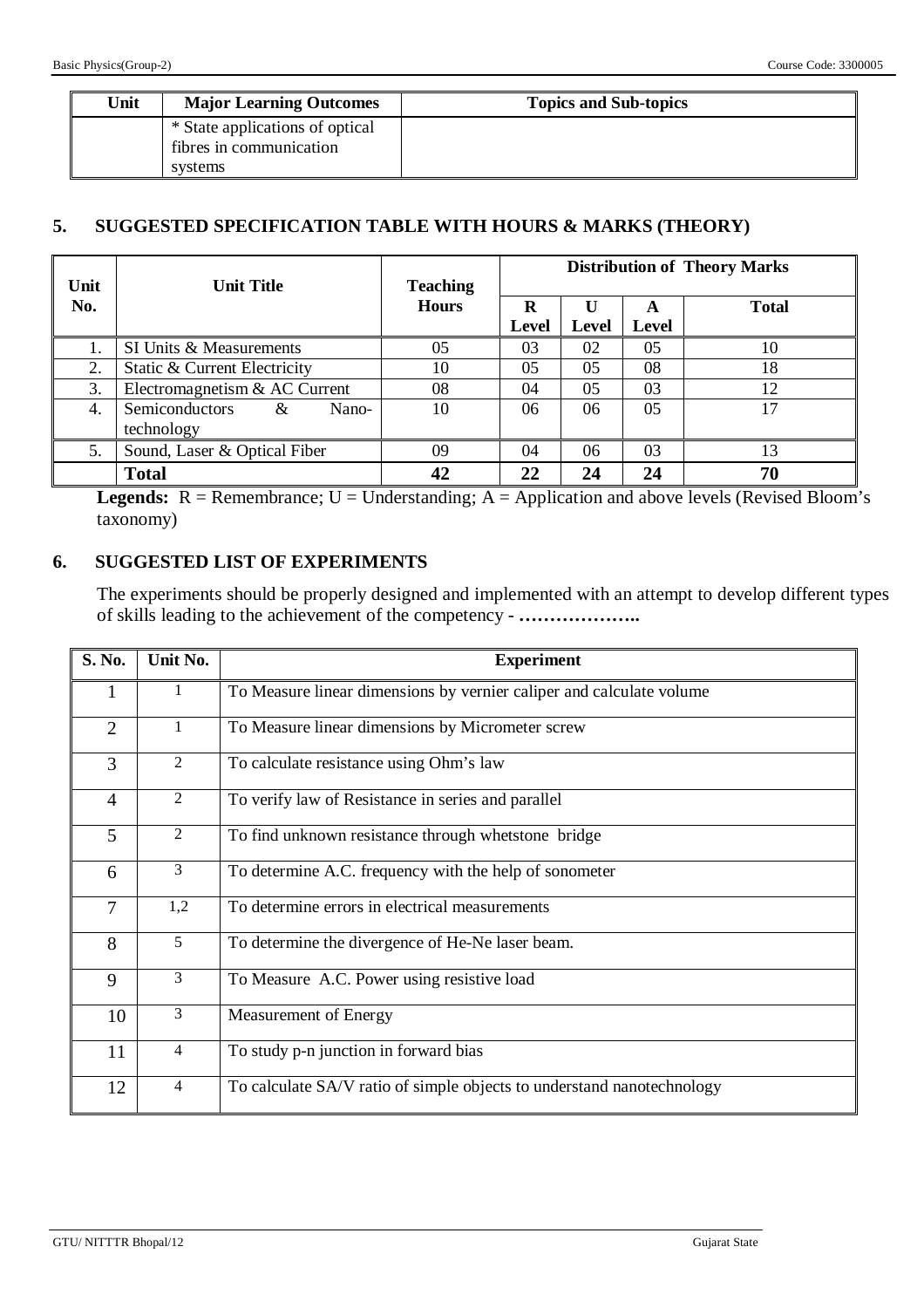Hours distribution for Physics Experiments :

Minimum 8 experiments should be performed from the above list

| Sr.            | <b>Description</b>                        | <b>Hours</b> |
|----------------|-------------------------------------------|--------------|
| No.            |                                           |              |
| 1              | An introduction to Physics laboratory     | 02           |
|                | and its experiments (for the set of first |              |
|                | four experiments)                         |              |
| 2              | Set of first four experiments             | 08           |
| 3              | An introduction to experiments (for the   | 02           |
|                | set of next four experiments)             |              |
| $\overline{4}$ | Set of next four experiments              | 08           |
| 5              | Mini project                              | 06           |
| 6              | Viva and Submission                       | 02           |
|                | Total                                     | 28           |

## **7. SUGGESTED LIST OF PROPOSED STUDENT ACTIVITIES**

Following is the list of proposed student activities like:

Laboratory based mini projects :

- 1. To calculate acoustics of given class room
- 2. To measure diameter and calculate resistance of given set of conductors

Teacher guided self learning activities :

- 1. To prepare a chart of applications of nanotechnology in engineering field
- 2. To prepare models to explain different concepts

Course/topic based seminars :

1. Seminar by student on any relevant topic

## **8. SUGGESTED LEARNING RESOURCES**

## **A. List of Books**

| S.No. | <b>Author</b>       | <b>Title of Books</b>     | <b>Publication</b>         |
|-------|---------------------|---------------------------|----------------------------|
|       | Sears And           | <b>University Physics</b> | <b>Pearson Publication</b> |
|       | Zemansky            |                           |                            |
| 2     | Paul G Hewitt       | <b>Conceptual Physics</b> | <b>Pearson Publication</b> |
| 3     | Halliday & Resnick  | Physics                   | Wiley India                |
| 4     | G Vijayakumari      | Engineering Physics, 4e   | Vikas-Gtu Students' Series |
| 5     | Arvind Kumar &      | How And Why In Basic      | <b>Universities Press</b>  |
|       | <b>Shrish Barve</b> | Mechanics                 |                            |
| 6     | Ncert               | Physics Part 1 And 2      | Ncert                      |